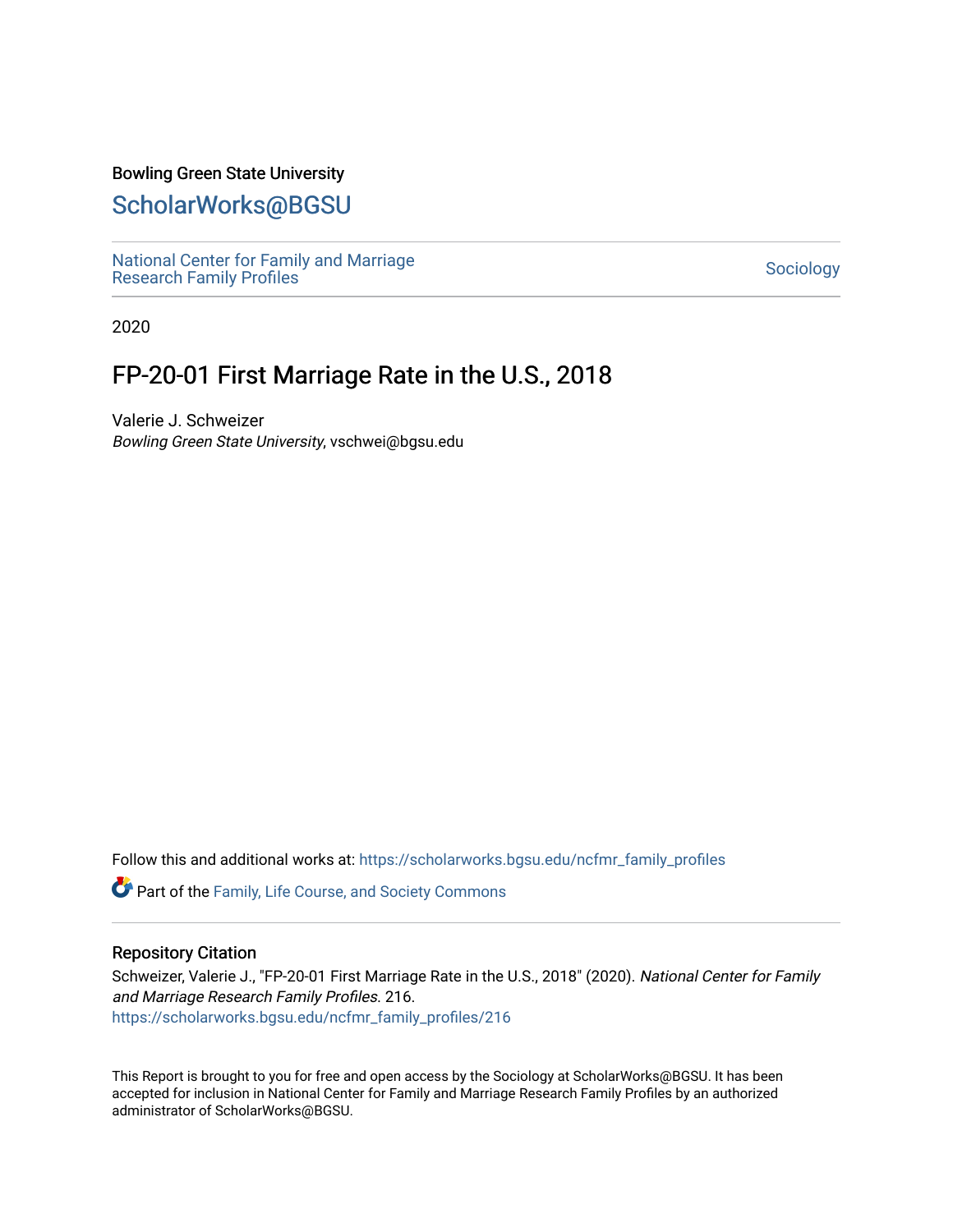## Family Profile No. 1, 2020 First Marriage Rate in the U.S., 2018 Author: Valerie J. Schweizer

The overall marriage rate (number of marriages per 1,000 unmarried women aged 15 and older) in the United States began to decline in 1970 but has remained stable since 2010 (FP-19-22). In 2018, the overall marriage rate was 31.3 marriages per 1,000 unmarried women (FP-19-22). However, the overall marriage rate includes both first and remarriages. Since nearly one-third of marriages are higher order marriages (FP-12-21), it is important to examine first marriage trends and differentials separately. This family profile is an update to FP-18-14, FP-16-18, FP-14-08, FP-11-12, and FP-10-05.

Trends in First Marriage Rate

- The first marriage rate experienced a decline from 49.8 first marriages in 2008 to 43.1 in 2013.
	- $\circ$  It increased to 45.3 in 2014 and has remained relatively unchanged since then, though it dropped slightly in 2018 to 44.5.
- An estimated 1,561,249 women entered a first marriage in 2018.



Figure 1. First Marriage Rate for Women Aged 18 and Older, 2008-2018

Source: NCFMR analyses of the American Community Survey 1-yr. est., 2008-2018

*The first marriage rate in 2008 was 49.8 first marriages per 1,000 never married women. Ten years later—in 2018—it had dropped to 44.5 first marriages per 1,000 never married women.*